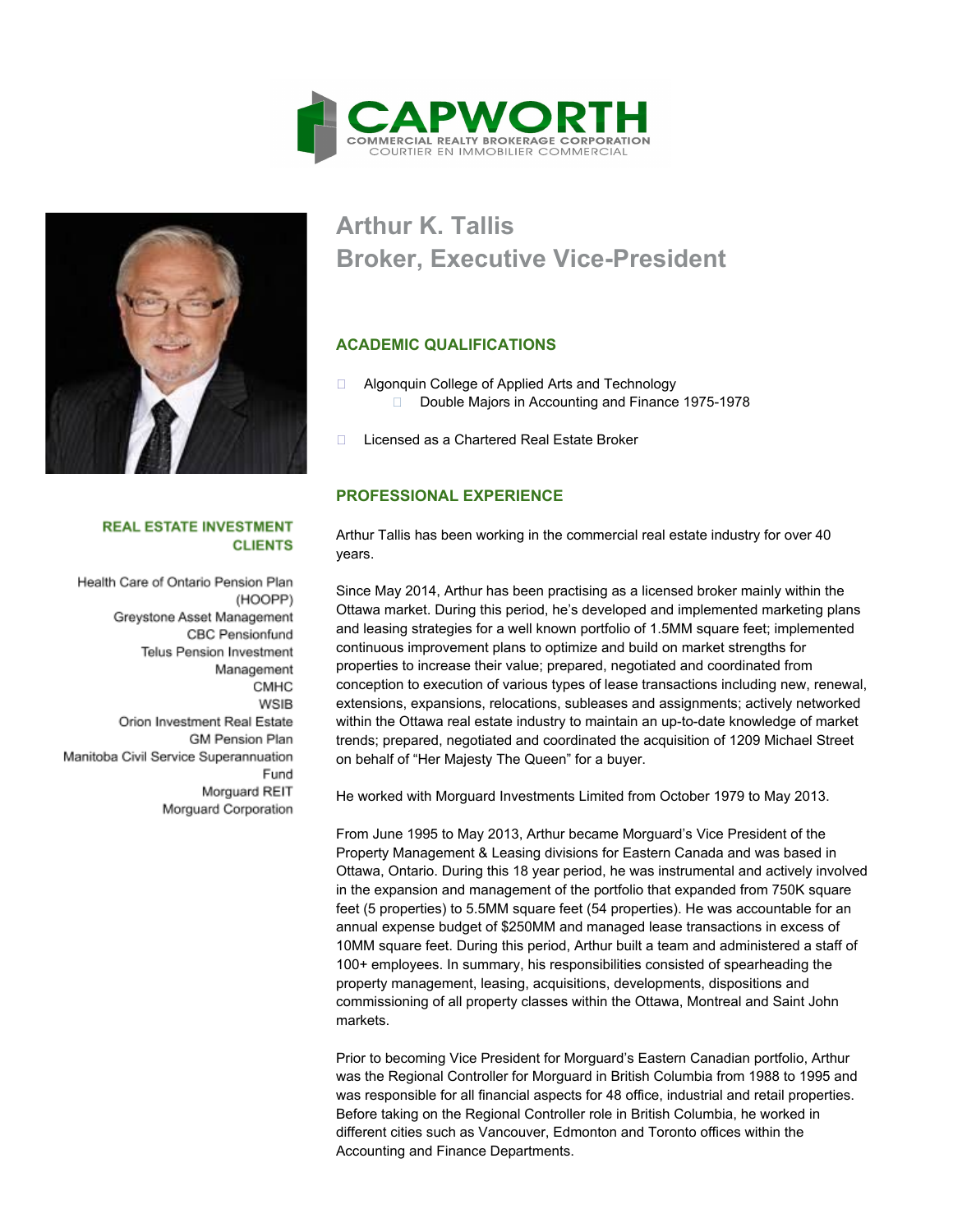

#### **PROFESSIONAL AFFILIATIONS**

- □ Licensed Chartered Broker. Canadian Real Estate Association
- □ Licensed Chartered Broker, The Real Estate Council of Ontario

#### **HIGHLIGHTS OF A FEW PERSONAL ACHIEVEMENTS:**

#### **SAMPLE OF EXPERIENCES**

- **Initiated the construction of the 150 Elgin Street, Ottawa a** 360,000 square foot triple A office building valued at \$200MM;
- **Z** Oversaw the transition of the 181 Queen Street, Ottawa (known as the CBC Broadcast Centre) from development to property management including commissioning of equipment and systems of a very complex infrastructure;
- **B** Supervised the mid-life retrofit of the 250 Albert Street, Ottawa, a 188,500 square foot office building, including a \$7.5MM upgrade of all mechanical and electrical systems to meet PWGSC Standards, part of a 10 year lease transaction with PWGSC which resulted in a major uplift in value for the owner;
- **EXECUTE:** Negotiated a 12 year renewal with PWGSC at 200 Kent Street, Ottawa, and subsequently sold the asset at significantly higher than appraised value;
- **EXpanded the 333 Palladium Drive, Kanata, complex for Curtiss** Wright with a lease extension ultimately accretive to the owner-GM Pension Plan;
- **Project leader for conversion of IT system to J.D. Edwards** platform at Morguard Investment Limited
- **EXECUTE:** Financially monitored 11 new construction developments;
- **Transferred manual based records to first IT platform for** Morguard Properties Limited in 1979;
- **B** Spearheaded financial due diligence in the acquisition of Coquitlam Shopping Centre in 1983;